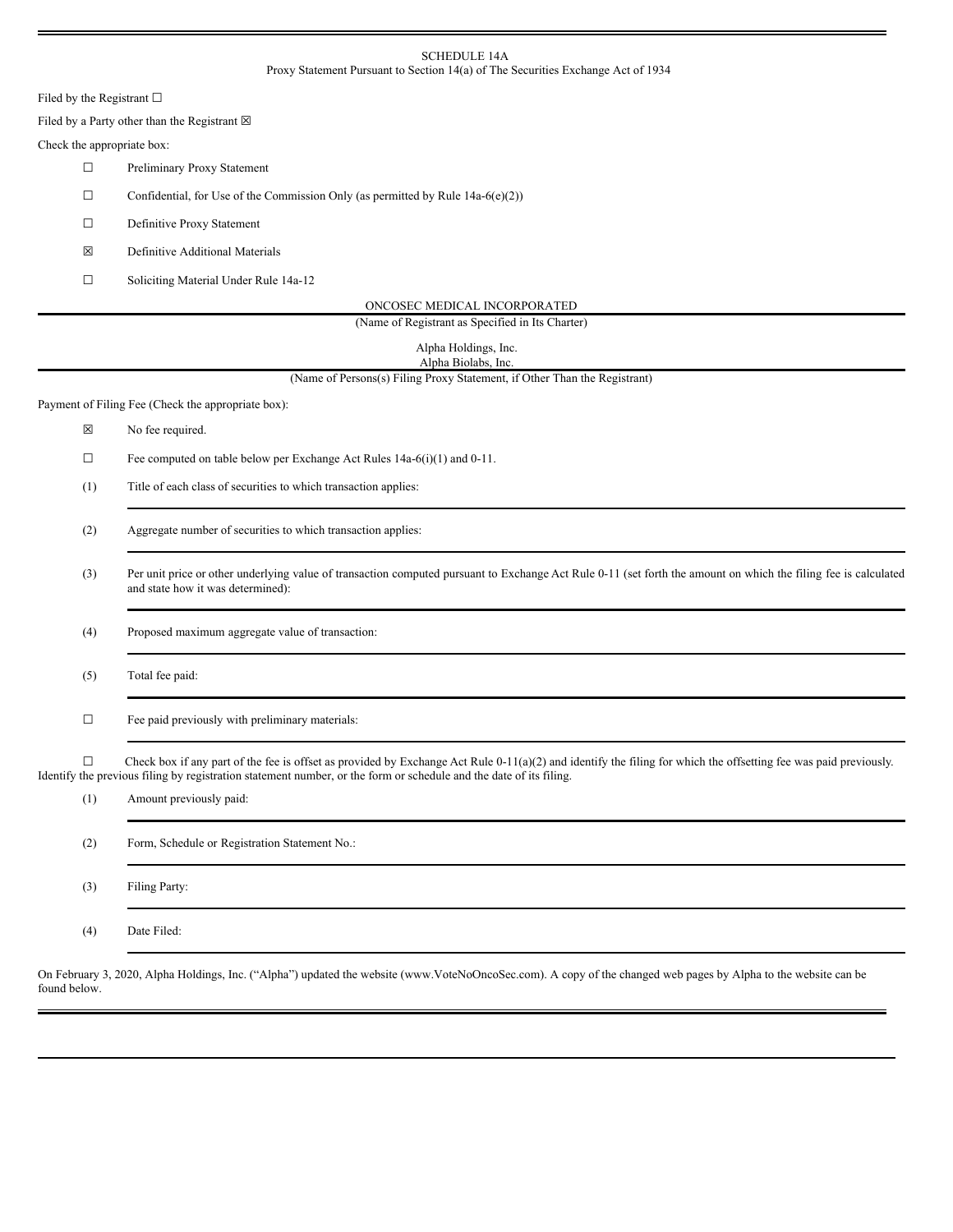# Vote No OncoSec **Press Releases** 2/3/2020 Alpha Holdings Urges OncoSec Stockholders to Vote Against China Grand Takeover on Blue Proxy Card Only 1/27/2020 Alpha Holdings Renews Superior, \$39.3 Million Offer to OncoSec  $\begin{array}{|c|c|c|}\hline \textbf{f} & \textbf{g} & \textbf{h} \\\hline \hline \textbf{g} & \textbf{g} & \textbf{g} \\\hline \end{array}$ 1/17/2020 Alpha Holdings Comments on OncoSec's Failure to Consider Superior Financing Proposal 01/15/2020 Alpha Holdings Sends Open Letter to OncoSec Stockholders Answering Questions on Proposed Financing 01/14/2020 Alpha Holdings Makes Superior, \$39.3 Million Offer to OncoSec 01/07/2020 Alpha Holdings Urges OncoSec Stockholders to Vote Against China Grand Takeover On Blue Proxy Card 12/30/2019 Alpha Holdings Highlights Benefits of Its Alternate Financing Proposal for OncoSec 12/26/2019 Alpha Holdings Comments on ISS Report 12/20/2019 Alpha Holdings Proposes \$30 Million in Alternate Financing for OncoSec 12/18/2019 Alpha Holdings Files Shareholder Presentation on Opposition to Proposed China Grand Takeover of OncoSec

12/17/2019 Alpha Holdings Sends Open Letter to OncoSec Stockholders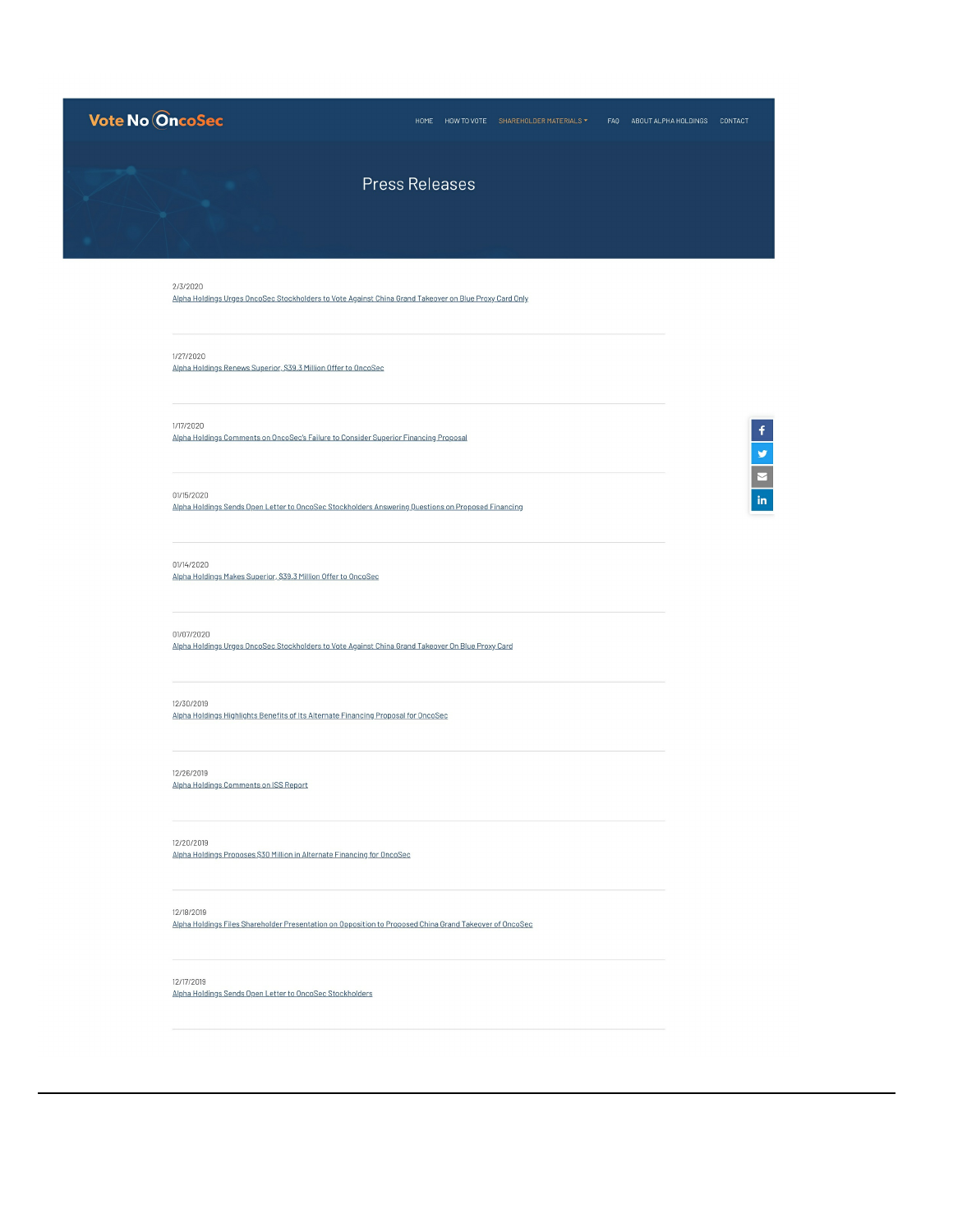### 12/06/2019

Alpha Holdings Urges OncoSec Stockholders to Vote Against China Grand Takeover Proposal at Special Meeting of Stockholders

# 12/05/2019

Alpha Holdings Comments on OncoSec's Inability to Defend China Grand Takeover

#### $11/27/19$

Alpha Holdings Wins in Nevada Court and Comments on OncoSec's Cynical Attempt to Push Through China Grand Deal

## 11/20/19

Alpha Holdings Opposes OncoSec Defendants' Motions to Dismiss Shareholder Class Action Complaint

# $11/15/19$

Alpha Holdings Provides Update on Opposition to OncoSec Takeover Proposal

### 10/30/2019

Alpha Holdings Files Class Action and Books and Records Lawsuits Against OncoSec

| <b>Receive Updates</b>                                                                                                                                   |                 | Share Feedback                      |  |  |
|----------------------------------------------------------------------------------------------------------------------------------------------------------|-----------------|-------------------------------------|--|--|
| Email Address *<br>Information submitted through this form will be stored on this website *<br>I consent to my information being stored on this website. |                 | <b>CLICK HERE TO SHARE FEEDBACK</b> |  |  |
| <b>SUBMIT</b>                                                                                                                                            |                 |                                     |  |  |
| C ALPHA HOLDINGS, INC. 2019                                                                                                                              | Vote No OncoSec | <b>DISCLAIMER</b>                   |  |  |